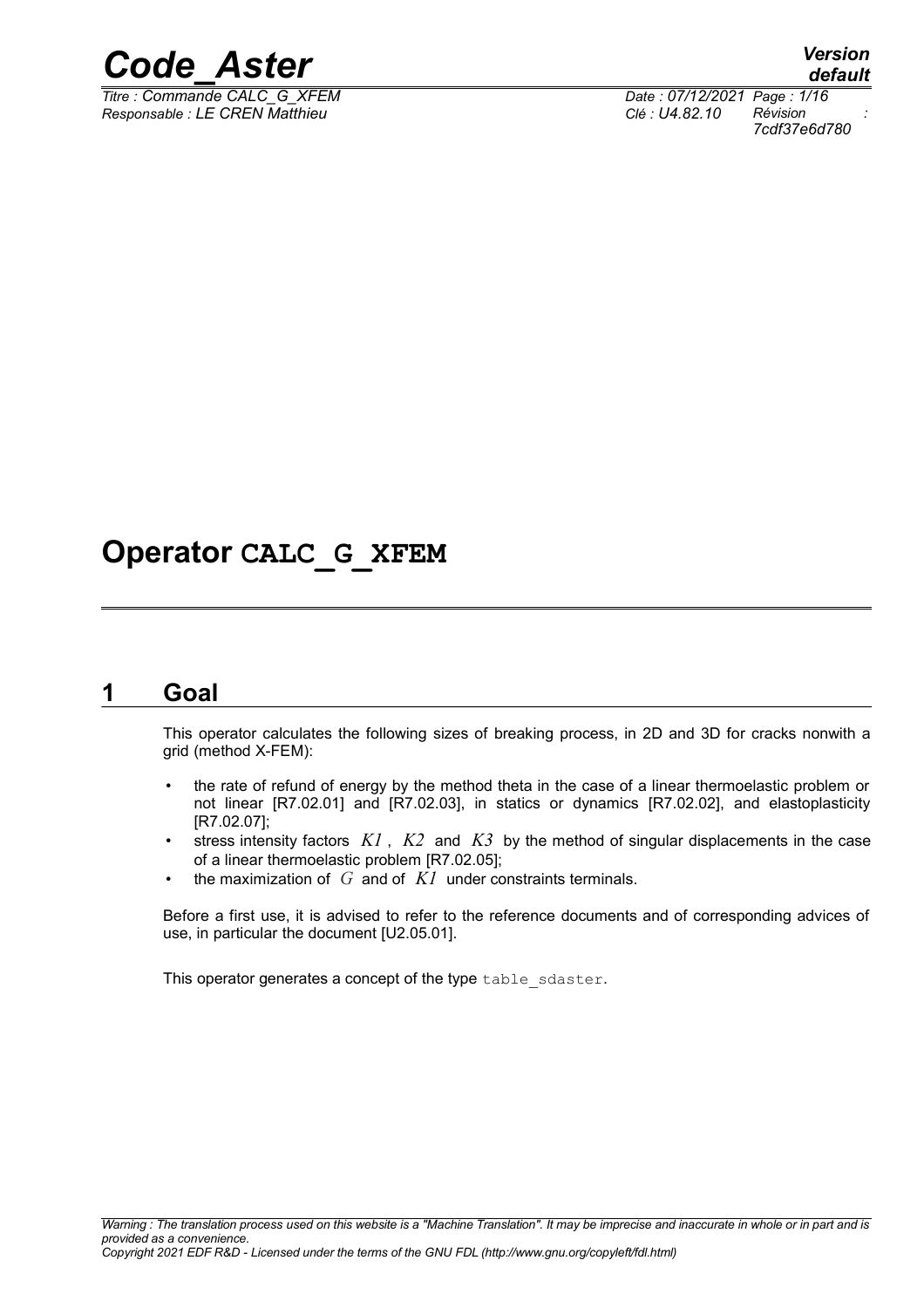*Titre : Commande CALC\_G\_XFEM Date : 07/12/2021 Page : 2/16 Responsable : LE CREN Matthieu Clé : U4.82.10 Révision :*

*default*

*7cdf37e6d780*

# **2 Syntax**

[table sdaster] = CALC G XFEM

**(**

# Recovery of the result of mechanical calculation

♦ RESULT = resu, / [evol\_elas] / [evol\_noli] / [dyna\_trans] / [mode\_meca] # If RESULT of the evol elas type, evol noli or dyna trans  $\Diamond$  / TOUT ORDRE = 'YES',  $\Box$  [DEFECT] /  $NUME\overline{ORDRE}$  = 1 ordre,  $[1\;I]$  $\overline{a}$  LIST ORDRE = read , [listis] / INST = 1\_inst, <br>/ LIST INST = 1 reel, [1\_R]<br>(list) / LIST INST =  $l_{\text{real}}$ , [listr8] # If RESULT of the mode\_meca type  $\Diamond$  / TOUT MODE = 'YES',  $[DEFECT]$ / NUME<sup> $MODE$ </sup> = lordre, [l\_I] / LIST\_MODE =  $\text{read }$ ,  $\begin{bmatrix} \text{listis} \end{bmatrix}$ <br>
/ FREO = 1 inst,  $\begin{bmatrix} 1 & R \end{bmatrix}$  $\begin{array}{rcl} \text{/} & & & \text{FREQ} \\ \text{/} & & & \text{LIST} & & \text{FREQ} \\ \text{/} & & & \text{LIST} & & \text{FREQ} \end{array} = \begin{array}{rcl} 1\_inst, \\ 1\_ree1, \end{array}$ / LIST FREQ =  $l$  reel,  $[i]$  [listr8] ◊ CRITERION = / 'RELATIVE', [DEFECT] ◊ PRECISION = / prec, [R] / 1.E-6 , [DEFECT] / 'ABSOLUTE', ♦ PRECISION = prec, [R]

# Creation of the field theta

| ٠ | THETA = $F$ ( |  |                   | $CRACK = ffx,$        |    | [fiss xfem] |
|---|---------------|--|-------------------|-----------------------|----|-------------|
|   |               |  |                   | $R$ INF = $R$ ,       |    | $\sqrt{R}$  |
|   |               |  |                   | R INF FO = $rz$ ,     |    | [function]  |
|   |               |  |                   | $R$ SUP = R,          |    | [R]         |
|   |               |  |                   | R SUP FO = $rz$ ,     |    | [function]  |
|   |               |  | $\langle \rangle$ | NUME FOND = $/ 1$ ,   |    | [DEFECT]    |
|   |               |  |                   |                       | N, |             |
|   |               |  |                   | NB POINT FOND = $N$ , |    | $+1+$       |

),

# Recovery of the field theta

 $\Diamond$  CHAM THETA = /CO ('cham theta') [evol noli] # Loading  $\Diamond$  EXCIT = F (  $\blacklozenge$  LOAD = load , [char meca] [char cine meca]  $\sqrt[6]{\text{FONC}}$  MULT = fmult, [function] [formula] ),

*Warning : The translation process used on this website is a "Machine Translation". It may be imprecise and inaccurate in whole or in part and is provided as a convenience.*

*Copyright 2021 EDF R&D - Licensed under the terms of the GNU FDL (http://www.gnu.org/copyleft/fdl.html)*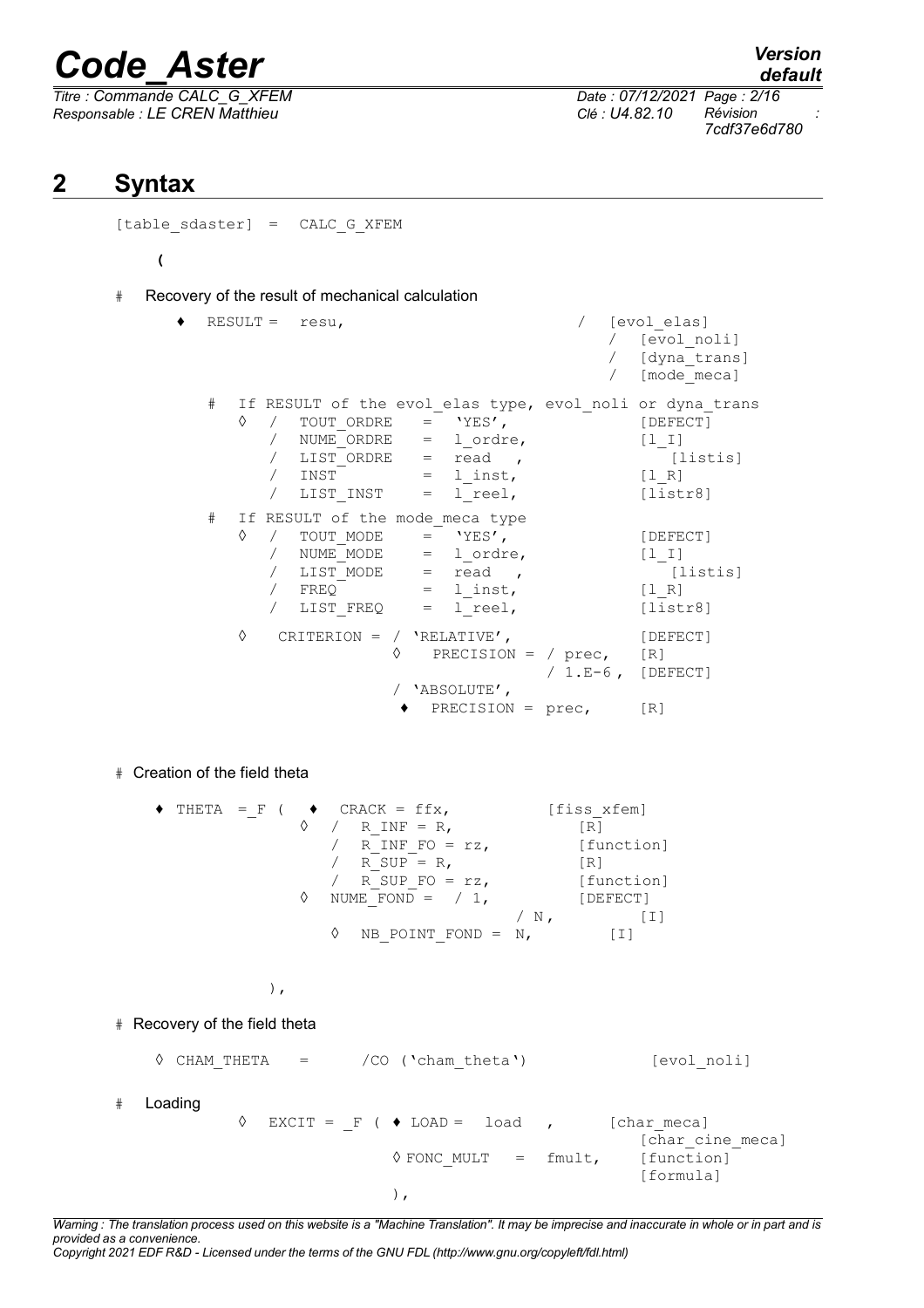*Code\_Aster Version default Titre : Commande CALC\_G\_XFEM Date : 07/12/2021 Page : 3/16 Responsable : LE CREN Matthieu Clé : U4.82.10 Révision : 7cdf37e6d780* # Behavior  $\Diamond$  / BEHAVIOR = F (  $\triangleleft$  RELATION = / 'ELAS', / 'ELAS\_VMIS\_LINE', / 'ELAS\_VMIS\_TRAC', / **'ELAS**\_VMIS\_PUIS',<br>/ **'**SMALL', ◊ DEFORMATION = / 'SMALL', [DEFECT] / 'GROT\_GDEP',  $/$  'PETIT\_REAC',<br>'YES',  $\Diamond$  / ALL = 'YES',  $[DEFECT]$ / GROUP MA = lgrma, [l gr\_maille] ), # if relation=' ELAS'  $\Diamond$  ETAT INIT = F (SIGM = siefelga, [cham elem, cham no] ), # Method of discretization of theta in bottom of crack (local 3D) ◊ SMOOTHING = \_F (◊ LISSAGE\_THETA= / 'LEGENDRE' [DEFECT] / **'**LAGRANGE'<br>/ 'LEGENDRE' ◊ LISSAGE\_G = / 'LEGENDRE' [DEFECT] / 'LAGRANGE' / 'LAGRANGE\_NO\_NO' # If LISSAGE THETA = 'LEGENDRE' or LISSAGE G = 'LEGENDRE':  $\sqrt{5}$  DEGREE = / 5 [DEFECT] / 0,1,2,3,4,6,7, ), # Option requested  $\rightarrow$  OPTION = / 'CALC G' /  $'$   $'$ CALC K G', ◊ TITLE = title, [l\_Kn] # Impression of information  $\Diamond$  INFORMATION =  $/$  1 ,  $/2$ **)**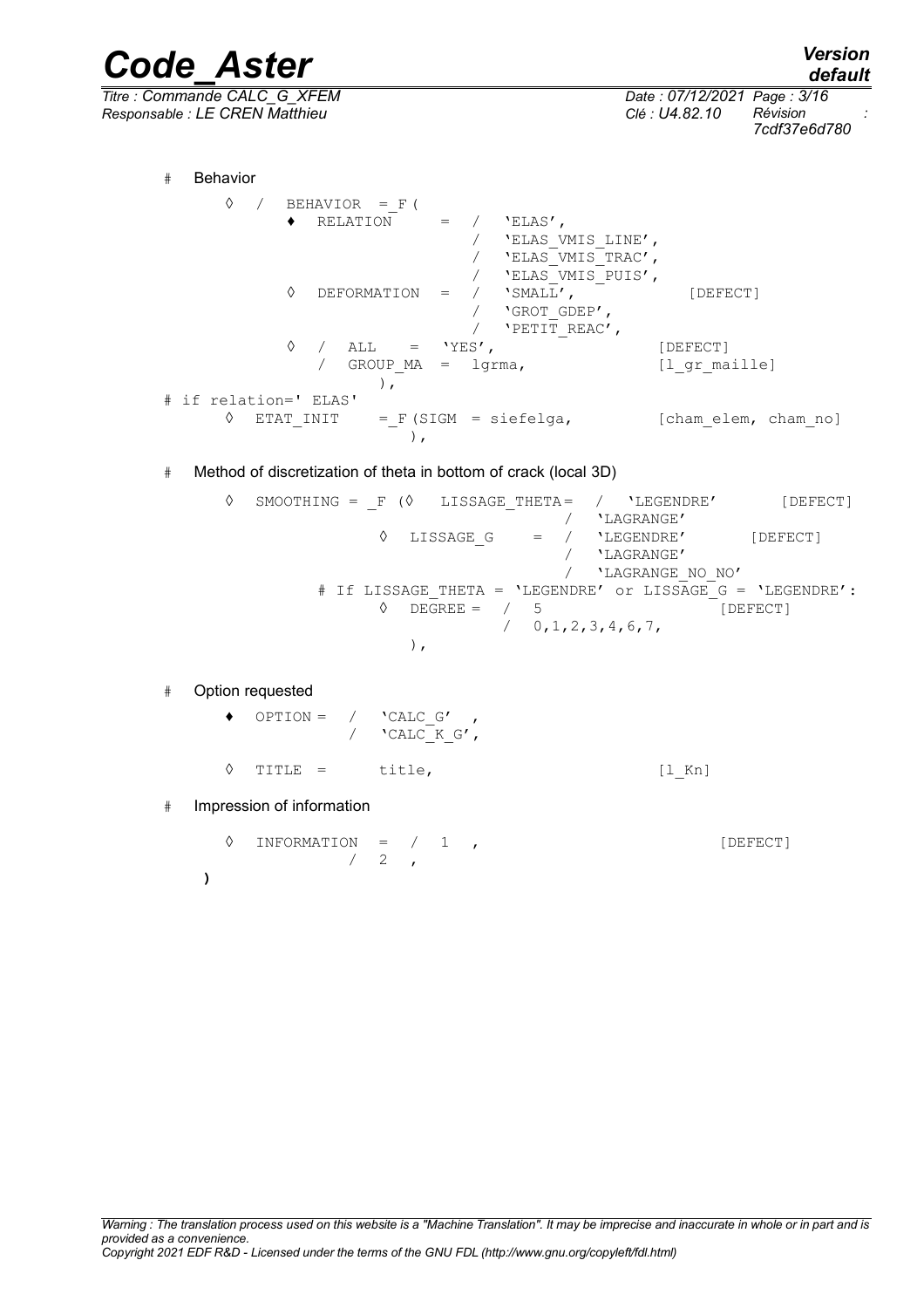*Titre : Commande CALC\_G\_XFEM Date : 07/12/2021 Page : 4/16 Responsable : LE CREN Matthieu Clé : U4.82.10 Révision :*

*7cdf37e6d780*

# **3 Operands**

### **3.1 Operand RESULT**

### RESULT = resu

Name of a concept result of the type evol elas, evol noli, dyna trans or mode meca. This operand makes it possible to recover the field of displacement (and speed and of acceleration for a calculation in dynamics).

The material model and field, necessary to calculation, are also extracted from the structure of data result. The possible options of calculation for each type of modeling are recalled in the table below.

|               | Calculation of $G$ | Calculation of $K$ |
|---------------|--------------------|--------------------|
| D PLAN/C PLAN | CALC G             | CALC K G           |
| AXIS          | CALC G             | CALC K G           |
| 3D            | CALC G             | CALC K G           |

### **Table 3.1: Availability, by modeling, of the options of calculation.**

#### **Remarks on the properties materials:**

Characteristics of material, recovered in the structure of data  $resu$ , are the following ones:

- Young modulus E,
- Poisson's ratio NAKED.
- thermal dilation coefficient ALPHA (for a thermomechanical problem),
- elastic limit SY (for a nonlinear elastic problem),

slope of the traction diagram D SIGM EPSI (for a nonlinear elastic problem with linear isotropic work hardening).

For the calculation of restitution of energy, these characteristics can depend on the geometry (option 'CALC  $G'$ ) and of the temperature (option 'CALC  $G'$ ). They must be independent of the temperature for the calculation of the stress intensity factors.

Characteristics  $SY$  and  $D$  SIGM EPSI are treated only for one nonlinear elastic problem with work hardening of Von Mises. The calculation of the coefficients of intensity of constraints is treated only in linear elasticity.

### **Note:**

*For the calculation of the stress intensity factors (option 'CALC\_K\_G' ), the characteristics must be defined on all materials, including on the elements of edge, because of method of calculating [R7.02.05]. To ensure itself so it is advised to do one AFFE = \_F (ALL = 'YES') in the order AFFE\_MATERIAU [U4.43.03], since it is necessary to using the rule of overload then.*

*Factors of intensity of the constraints obtained with the option CALC\_K\_G are calculated by evaluating the bilinear form of G with a purely mechanical singular solution (asymptotic solution of Westergaard). If a thermomechanical problem is solved, one then does not take counts the singularity due to the thermal field of it.* 

*An indicator of the error due to this approximation can be obtained by evaluating the difference enters G and G\_IRWIN . In practice, one evaluates in any point of the bottom of crack the* ∣*G*−*Girwin*∣

*quantity*  ∣*G*∣ and one makes of it then the arithmetic mean. If this average exceeds

*50 %, it is estimated whereas one leaves the perimeter of validity of the approach, and a message of alarm is transmitted.*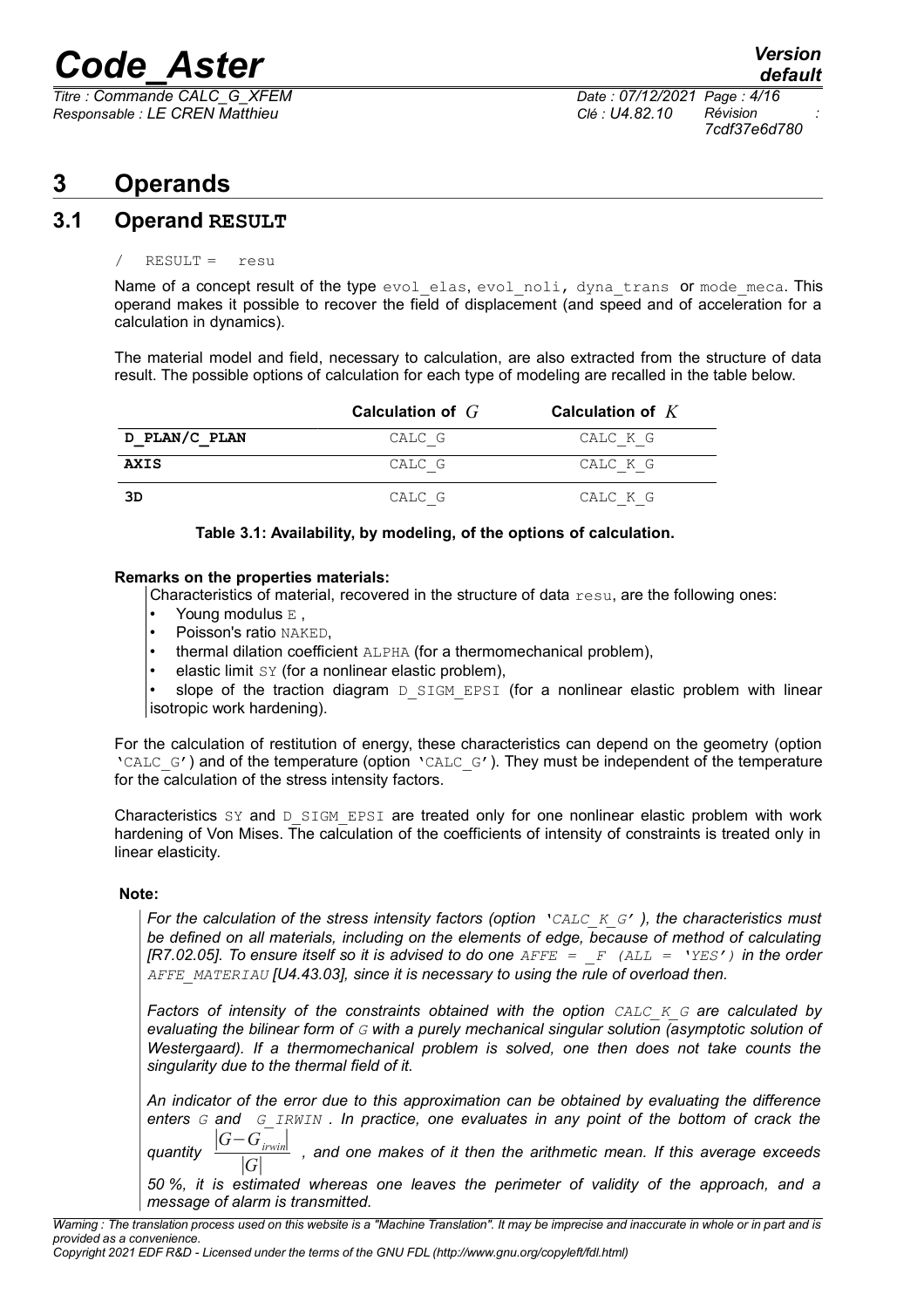

*Responsable : LE CREN Matthieu Clé : U4.82.10 Révision :*

*Titre : Commande CALC\_G\_XFEM Date : 07/12/2021 Page : 5/16 7cdf37e6d780*

#### **Problem of bi--material:**

**1er case** : There is a bi--material but the point of crack is in only one material, cf Appears 3.1-a. If one is assured that the crown, definite enters the rays inferior R\_INF and superior R\_SUP, has like support of the elements of same material, calculation is possible whatever the selected option. If not only L'option 'CALC\_G' is possible.



**Figure 3.1-a: Bi--material: 1er case**

**2Nd case** : There is a bi--material where the point of crack is with the interface, cf Appears 3.1-b. To date, only L'option of calculation of the rate of refund of energy (option value G') is available. The calculation of coefficients of intensity of constraints is not possible in this case.



**Figure 3.1-b: Bi--material: 2 Nd case**

**Calculation of factors of intensity of the constraints equivalents of a model with cohesive forces:** For the studies of propagation of cracks in the presence of cohesive forces, one can have to calculate factors of intensity of the constraints equivalents, according to a quite specific procedure of surface integrals on the cohesive zone, detailed in the reference material [R7.02.19]. Some installations of syntax are then necessary:

keywords R\_INF / R\_SUP do not have to be well informed, because it is not necessary to define a torus for the field  $\theta$ ;

 $-$  the keyword  $BEHAVIOR$  does not have to be well informed, all information are extracted from the result;

only smoothings LAGRANGE and LAGRANGE NO NO are available;

only the option CALC  $K$  G is available.

A standard syntax is proposed at the end of this documentation.

### **3.2 Operands**

**TOUT\_ORDRE/NUME\_ORDRE/LIST\_ORDRE/INST/LIST\_INST/TOUT\_M ODE/NUME\_MODE/LIST\_MODE/FREQ/LIST\_FREQ /PRECISION/CRITERION**

These operands are used with the operand RESULT.

*Warning : The translation process used on this website is a "Machine Translation". It may be imprecise and inaccurate in whole or in part and is provided as a convenience.*

*Copyright 2021 EDF R&D - Licensed under the terms of the GNU FDL (http://www.gnu.org/copyleft/fdl.html)*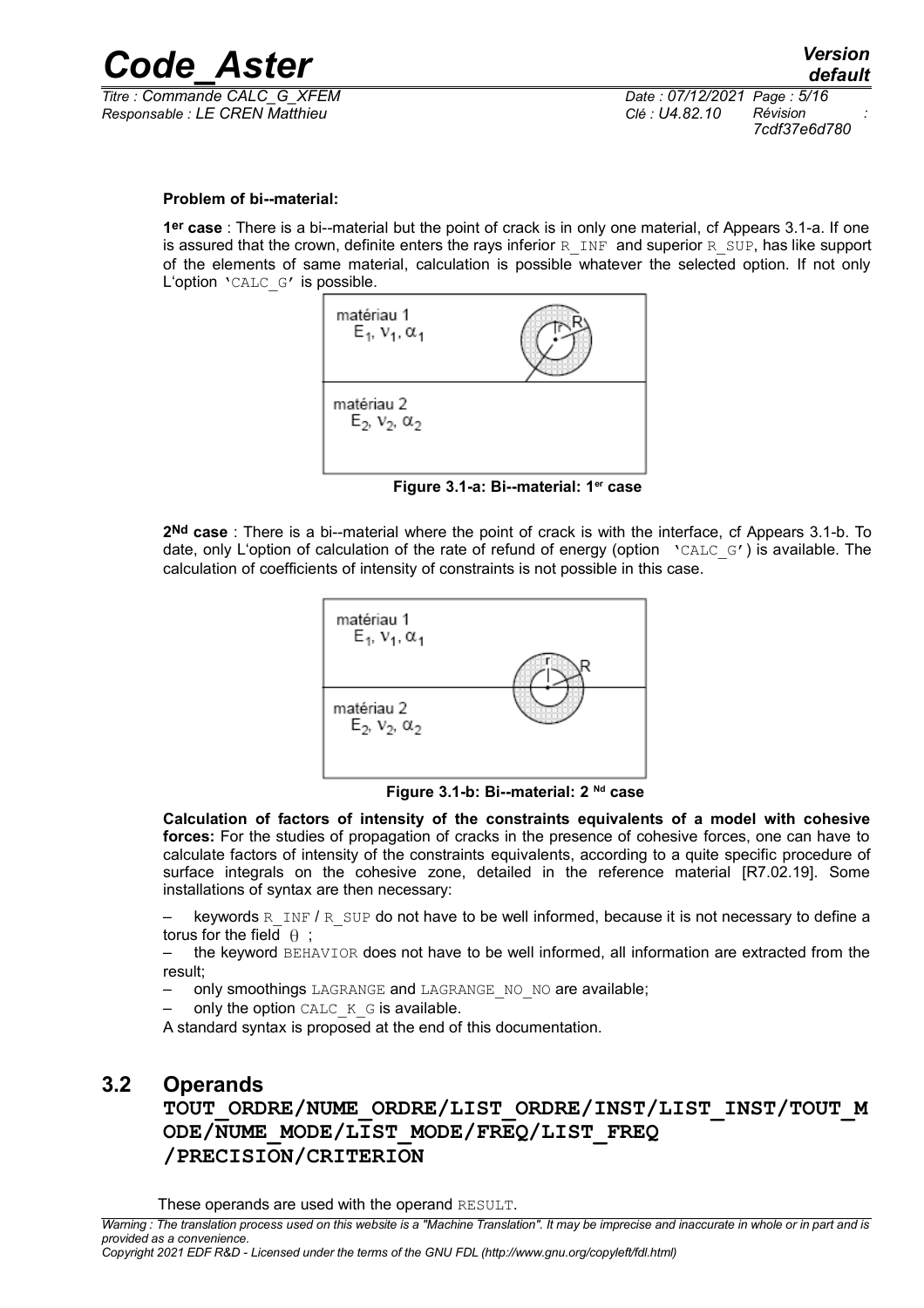*default*

*Responsable : LE CREN Matthieu Clé : U4.82.10 Révision :*

*Titre : Commande CALC\_G\_XFEM Date : 07/12/2021 Page : 6/16 7cdf37e6d780*

Operands TOUT\_ORDRE, NUME\_ORDRE, LIST\_ORDRE, INST, LIST\_INST are associated with the results of the type evol elas, evol noli or dyna trans. See [U4.71.00].

Operands TOUT MODE, NUME MODE, LIST MODE, FREQ, LIST FREQ are associated with the results of the type mode meca.

### **3.3 Keyword EXCIT and operands CHARGE/FONC\_MULT**

 $EXCIT = F ( \bullet IDAD = load$ ◊ FONC\_MULT = fmult)

The keyword EXCIT allows to recover a list of loadings load, resulting from the orders AFFE CHAR MECA or AFFE CHAR MECA F [U4.44.01], and possible associated multiplying coefficients fmult.

### **The keyword EXCIT is optional and does not have to be well informed in the case general.**

SI the keyword EXCIT is absent from order, the loading taken into account is that extracted from resu. If the loading is provided via EXCIT, then it is this loading which will be used in CALC\_G\_XFEM. If the loading provided in EXCIT is different from that present in resu (coherence of the name and amongst loads, of the couples load-function), an alarm is emitted and calculation continues with the loadings indicated by the user. Attention, this use is valid only when the result is created via the operator CREA\_RESU. Indeed, CREA\_RESU allows to define a result with or without application loads. In this last case, EXCIT give the possibility of defining the loading directly in CALC\_G\_XFEM.

The loadings currently supported by various modelings and being able to have a direction in breaking process are the following ones:

- Voluminal effort: ROTATION, FORCE\_INTERNE, GRAVITY.
- Surface effort on the lips of the crack: FORCE\_CONTOUR (2D), FORCE\_FACE (3D), PRES\_REP.
- Thermal dilation: the temperature is transmitted via AFFE\_MATERIAU/AFFE\_VARC

In the event of thermomechanical problem, the temperature is transmitted via the properties materials ( AFFE\_MATERIAU/AFFE\_VARC/EVOL). Thermal dilation thus is automatically taken into account in calculation with CALC G.

#### **Note:**

*The loadings not supported by an option are been unaware of. To date, the following loadings being able to have a direction in breaking process are not treated:*

- *FORCE\_NODALE*
- *FORCE\_ARETE*
- *DDL\_IMPO on the lips of the crack*
- *FACE\_IMPO*
- *PRE\_EPSI*

It is important to note that the only loadings taken into account in a calculation of breaking process with the method  $\theta$  are those supported by the elements inside the crown, where the field of vectors theta is nonnull (enters R\_INF and R\_SUP [R7.02.01 §3.3]). **Only types of load likely to influence the calculation of** *G* **are thus the voluminal loadings (gravity, rotation), a nonuniform field of temperature or efforts applied to the lips of the crack.**

#### **Caution:**

- *If several loadings of comparable nature (for example voluminal force) appear in calculation, they are combined between them for postprocessing. The weather is however not possible to date to be this combination so loadings of the type FORMULA* are present *: calculation finishes then in error.*
- *One observes also a rule of exclusion at the time of the simultaneous presence of a field of predeformations (via* 'PRE\_EPSI' *) and of an initial stress field.*

*Warning : The translation process used on this website is a "Machine Translation". It may be imprecise and inaccurate in whole or in part and is provided as a convenience.*

*Copyright 2021 EDF R&D - Licensed under the terms of the GNU FDL (http://www.gnu.org/copyleft/fdl.html)*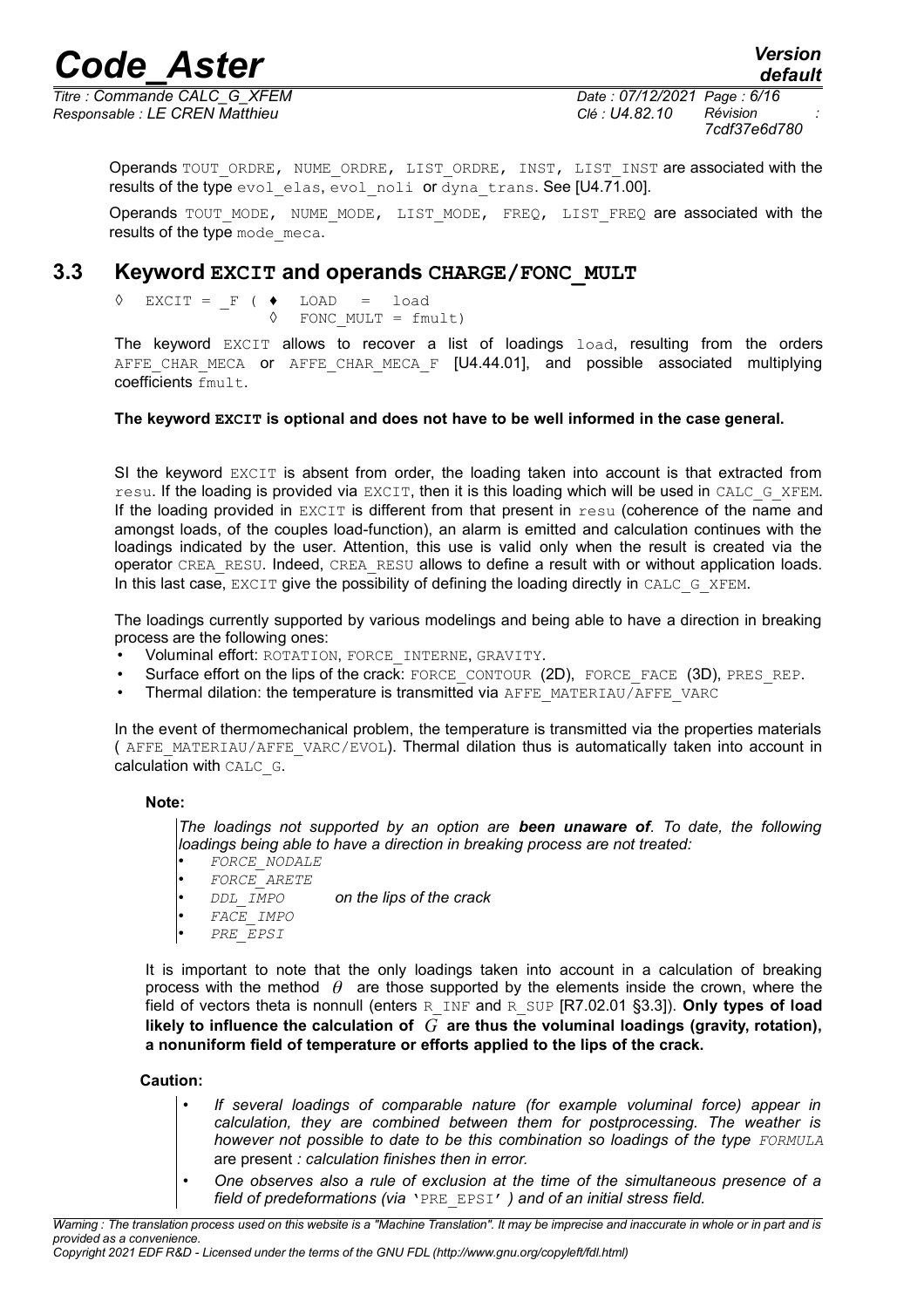*Responsable : LE CREN Matthieu Clé : U4.82.10 Révision :*

*Titre : Commande CALC\_G\_XFEM Date : 07/12/2021 Page : 7/16 7cdf37e6d780*

*default*

- *It is not possible to date to associate a load defined from one FORMULA and a multiplying coefficient (* FONC\_MULT *). In this case, calculation finishes in error.*
- *The loads kinematics (*AFFE\_CHAR\_CINE *and* AFFE\_CHAR\_CINE\_F*), cannot be taken into account in calculation.*
- *For the option* CALC\_K\_G*, if a loading is imposed on the lips of the crack (*PRES\_REP *or* FORCE\_CONTOUR*), then it is necessary obligatorily to correctly direct the meshs of those (while using* ORIE\_PEAU\_2D *or* ORIE\_PEAU\_3D *) prior to calculation of K (case only fissures with a grid).*
- **If one does a calculation in great transformations (keyword** DEFORMATION = 'GROT\_GDEP' *or* 'PETIT\_REAC'*) the loadings supported near the face of crack (more exactly in the torus of integration) must be died loads, typically an imposed force and not a pressure [R7.02.03 §2.4]; these loads must be declared like nonfollowing in* STAT\_NON\_LINE*. Nevertheless, of the following loads can be defined far from the crack, because they then do not intervene in the calculation of G.*
- *It is noted that the calculation of* CALC\_G\_XFEM *with modeling AXIS is not available for the results of calculations thermo - mechanical in great deformation and great rotation.*

### **3.4 Keyword THETA**

The field theta is calculated in CALC G XFEM starting from the keywords R INF/R INF FO, R\_SUP/R\_SUP\_FO and CRACK.

The various cases are described in the table below according to the option of calculation, modeling (2D or 3D) and the type of crack (crack with a grid or not).

|    | CALC G                                           | CALC K G                                         |
|----|--------------------------------------------------|--------------------------------------------------|
| 2D | $\Diamond$ R INF, R SUP<br>$\triangleleft$ CRACK | $\Diamond$ R INF, R SUP<br>$\blacklozenge$ CRACK |
| 3D | $\Diamond$ R INF, R SUP<br>$\triangleleft$ CRACK | $\Diamond$ R INF, R SUP<br>$\triangleleft$ CRACK |

The Councils on the choice of the crowns (in CALC\_G\_XFEM) :

- *To avoid using a field theta defined with a lower ray* R\_INF *no one. The fields of displacements are singular in bottom of crack and introduce results vague in post treatment of breaking process.*
- *It is advised to use the order successively* CALC\_G\_XFEM *with at least three fields theta of different crowns to make sure of the stability of the results. In the event of important variation (higher than 5-10%) it is necessary to wonder about the good taking into account of all modeling.*
- *For the option CALC\_K\_G into 2D-axisymmetric, the ruffleyon of the crowns must be small in front of the ray of the bottom of crack to have the best possible precision. It is interdict to have crowns of ray larger than the ray of the bottom of crack.*

### **3.4.1 Operand CRACK**

 $CRACT = 11$ 

ItT operand allows of informs the relative information to the crack defined by the order DEFI\_FISS\_XFEM [U4.82.08].

This keyword is obligatory.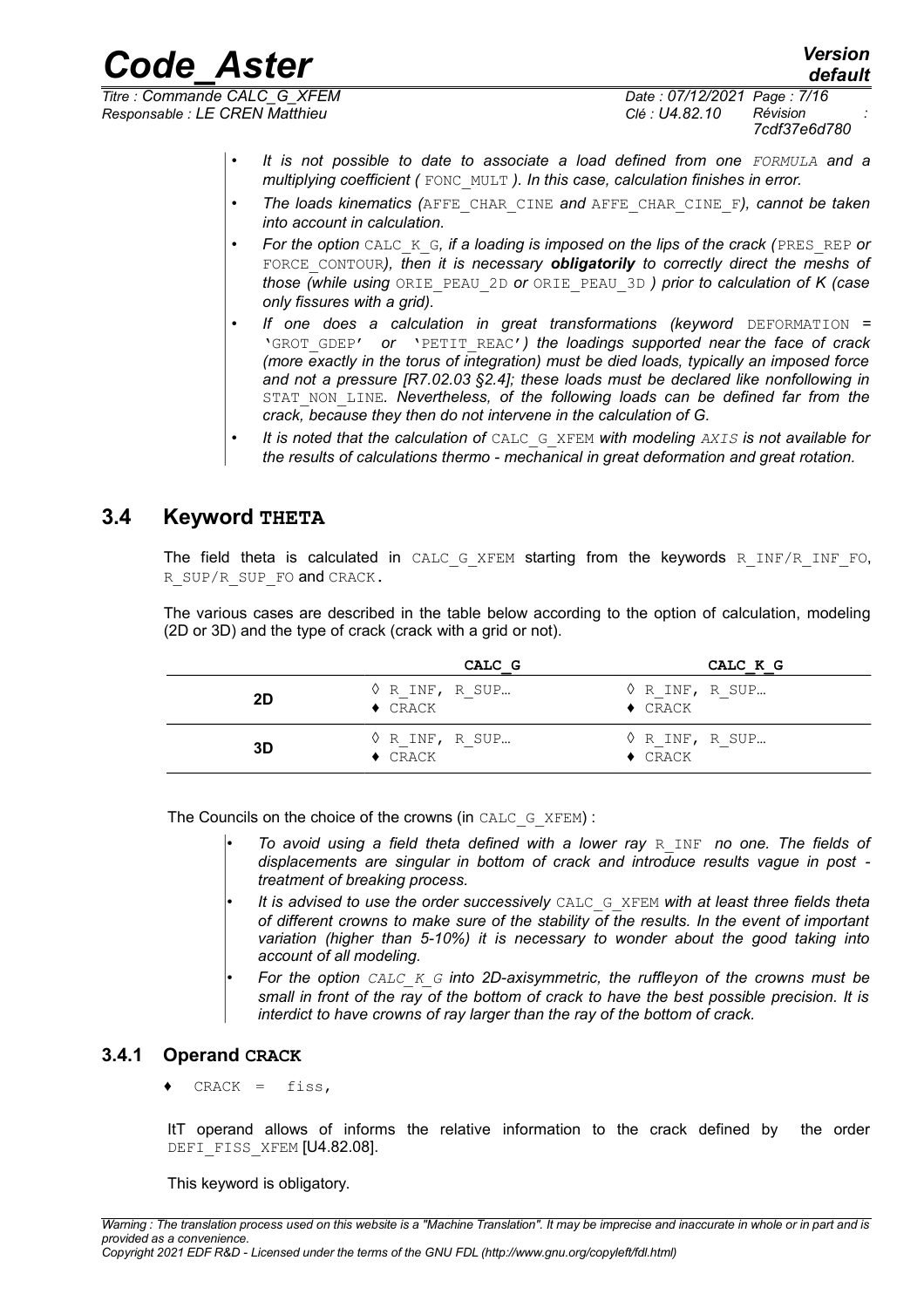*Titre : Commande CALC\_G\_XFEM Date : 07/12/2021 Page : 8/16 Responsable : LE CREN Matthieu Clé : U4.82.10 Révision :*

*7cdf37e6d780*

In the few cases where one carries out a study of propagation with cohesive elements, this crack is of type COHESIVE (keyword TYPE DISCONTINUITE in DEFI FISS XFEM), and the operator carries out then automatically a calculation of factors of intensity of the constraints equivalents by a specific method surface integrals on the cohesive zone, detailed in [R7.02.19], §6.3.

### **3.4.2 Operands R\_INF, R\_INF\_FO, R\_SUP, R\_SUP\_FO**

These operands make it possible to calculate the field theta when this one was not beforehand given. They correspond respectively the rays inferior and to superior of the crowns (scalar or function, in 3D, of the curvilinear X-coordinate).

The two rays can be introduced either by constant actual values which are arguments of the simple keywords  $R_I$  INF and R SUP; maybe by functions of the curvilinear X-coordinate on the bottom of crack directed, which are arguments of the simple keywords  $R$  INF FO and R SUP FO.

### Some advices are given below.

In 3D, when the rays are not function of the curvilinear X-coordinate, operands R INF and R SUP are optional. If they are not indicated, they are automatically calculated starting from the maximum  $H$ sizes of meshs connected to the nodes of the bottom of crack. These sizes of meshs in each node of the bottom are calculated in the order DEFI FISS XFEM and are present in the concept or fiss  $xfem [D4.10.01]$ . It was selected to pose R SUP = 4:00 and R INF = 2:00. If one chooses the value automatically calculated for R SUP and R INF, it is advisable however to make sure that these values (displayed in the file .mess) are coherent with dimensions of the structure.

In the case of a defect initially opened and whose bottom is not plan, it is at present not possible to calculate the rate of refund of energy.

### **3.4.3 Operand NUME\_FOND**

 $\Diamond$  NUME FOND = N,

This keyword is optional.

It can arrive, for certain structures, that the bottom of crack is discontinuous. In the case of a crack defined by DEFI FISS XFEM the bottom of crack is then cut out in several parts.

The operand NUME\_FOND allows to indicate on which of these under-parts of the bottom of crack one wishes to carry out calculation. By default, calculation is done on the first bottom of crack.

### **3.4.4 Operand NB\_POINT\_FOND**

◊ NB\_POINT\_FOND = nbnofo,

This keyword is optional.

Prear defect, calculation is done on all the points of the bottom of crack, i.e. all the points of intersection between the bottom of crack and the edges of the grid, for a crack nonwith a grid. Lbe points of the bottom of crack can be very irregularly spaced, which can lead to awkward oscillations on the parameters  $G(s)$  or  $K(s)$  calculated.

The operand NB\_POINT\_FOND allows to fix a priori the number of points of postprocessing, in order to improve the regularity of the results. *nbnofo* points are équi-distribute along the bottom of crack. Some advices are given in the [§3.7.](#page-10-0)

This keyword is usable only for one smoothing of LAGRANGE-LAGRANGE.

### **3.5 Keyword BEHAVIOR**

*Warning : The translation process used on this website is a "Machine Translation". It may be imprecise and inaccurate in whole or in part and is provided as a convenience. Copyright 2021 EDF R&D - Licensed under the terms of the GNU FDL (http://www.gnu.org/copyleft/fdl.html)*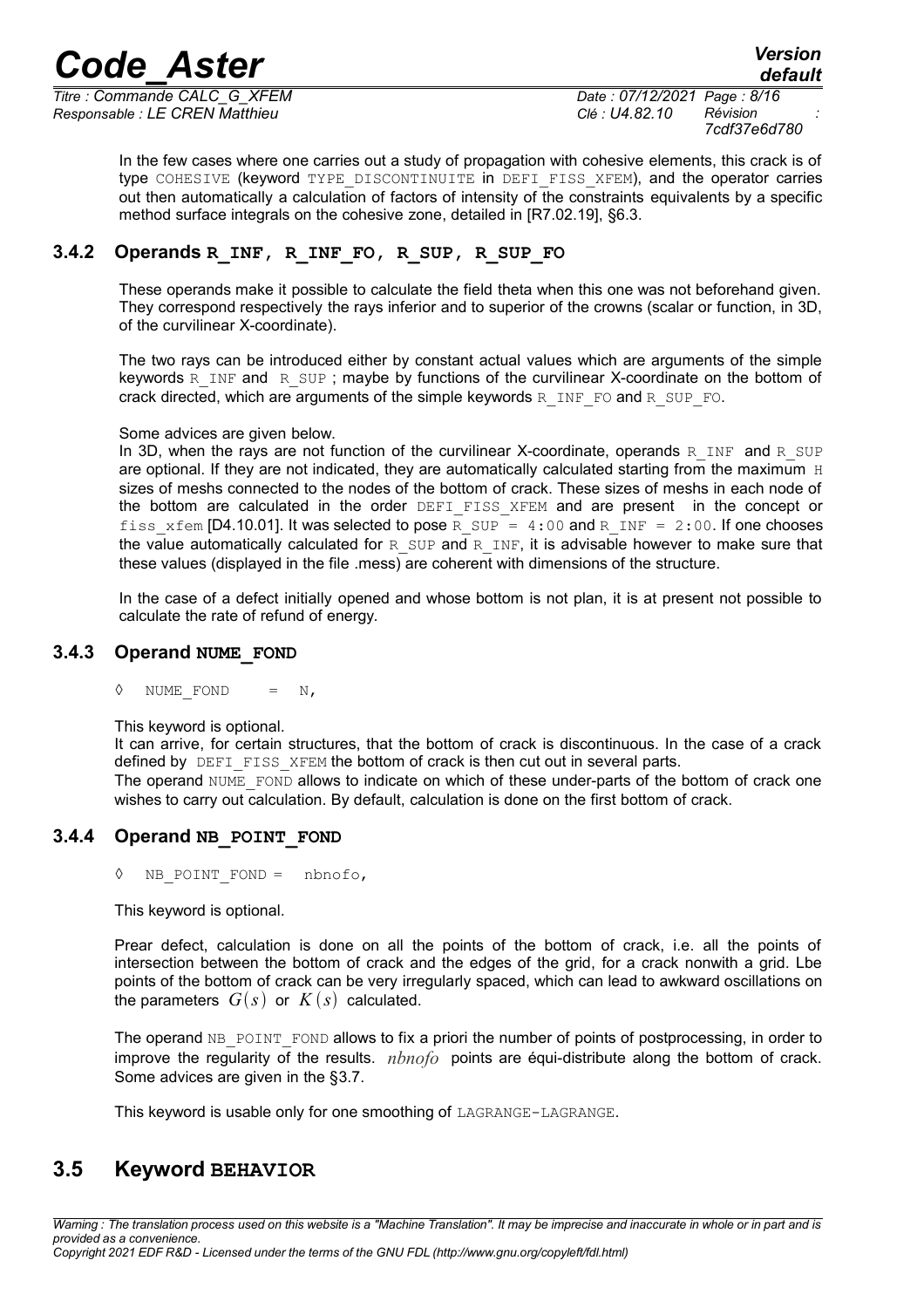*Titre : Commande CALC\_G\_XFEM Date : 07/12/2021 Page : 9/16 Responsable : LE CREN Matthieu Clé : U4.82.10 Révision :*

*7cdf37e6d780*

 $\Diamond$  BEHAVIOR = F (

This keyword factor makes it possible to redefine the behavior of material. But the use of this keyword **does not have to be systematic** : indeed, by defect, the law of behavior used in CALC\_G\_XFEM is identical to that used for mechanical calculation (via MECA\_STATIQUE or STAT\_NON\_LINE). The fact of informing the key word behavior creates an Alarm, but calculation continues, it is up to the user to check that the behaviors at the time of the mechanical resolution and the calculation of G are identical.

The calculation of the rate of refund of energy *G* direction has only in **elasticity** linear or not linear. Lastly, it onlyE variable of order (see [U4.43.03]: operator AFFE\_MATERIAU, keyword AFFE\_VARC) authorized for the calculation of the rate of refund of energy is the temperature 'TEMP'.

#### **Note:**

- *Nothing prohibits to affect a behavior different during calculation from displacements (for example elastoplastic) then to carry out this postprocessing with another relation (for example elastic non-linear). A checking of coherence is carried out on the behaviors used for calculation and postprocessing, and a message of alarm is transmitted if there is a difference; the user is responsible for the interpretation of the got results [R7.02.03].*
- *For example, if the loading is perfectly radial monotonous, calculations in nonlinear elasticity and elastoplasticity lead to the same results.*

For more precise details, to refer to [U2.05.01].

### **3.5.1 Operand RELATION for the elastic laws of behavior**

• RELATION =

Possible elastic relations of behavior ('ELAS', 'ELAS VMIS LINE', 'ELAS VMIS TRAC', 'ELAS VMIS PUIS') are detailed in [U4.51.11].

/ 'ELAS'

Relation of elastic behavior linear i.e. the relation between the strains and the stresses considered is linear [R7.02.01 §1.1].

It is possible to define a state not no one initial constraints (see keyword ETAT INIT), which results in regarding the elastic behavior as incremental.

/ 'ELAS\_VMIS\_LINE'

Relation of nonlinear elastic behavior, Von Mises with linear isotropic work hardening. The data materials necessary of the field material are provided in the operator DEFI\_MATERIAU (cf [R7.02.03 §1.1] and [R5.03.20]).

/ 'ELAS\_VMIS\_TRAC'

Relation of nonlinear elastic behavior, Von Mises with nonlinear isotropic work hardening. The data materials necessary of the field material are provided in the operator DEFI\_MATERIAU (cf. [R7.02.03 §1.1] and [R5.03.20]).

/ 'ELAS\_VMIS\_PUIS'

Relation of nonlinear elastic behavior, Von Mises with nonlinear isotropic work hardening defined by a law power. The data materials necessary of the field material are provided in the operator DEFI\_MATERIAU (cf [R7.02.03 §1.1] and [R5.03.20]).

### **3.5.2 Operand ETAT\_INIT**

 $\Diamond$  ETAT INIT=  $\Gamma$  (SIGM = siefelga)

In the case of a relation of elastic behavior incremental, it is possible to define a state of initial stresses not no one.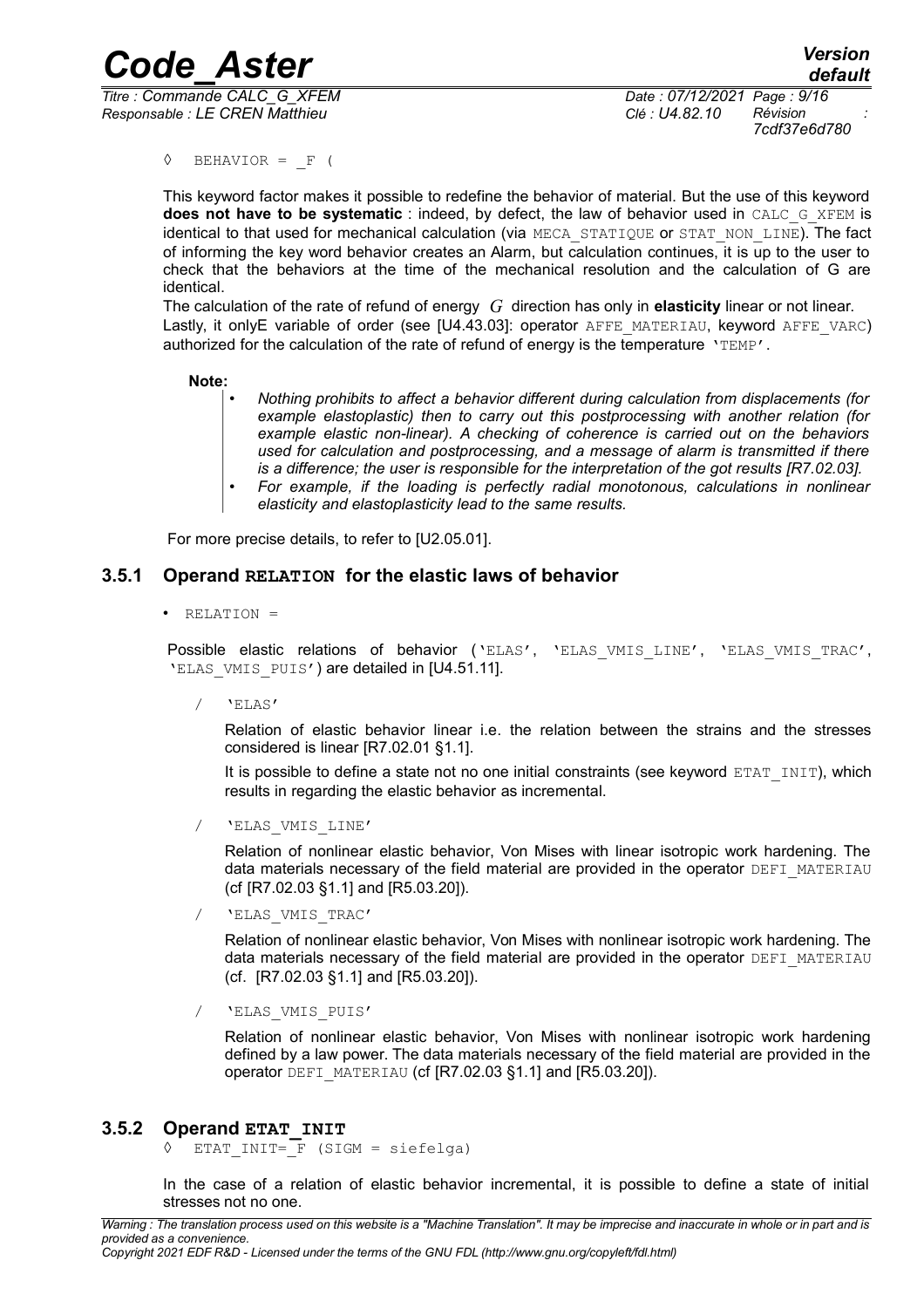*Responsable : LE CREN Matthieu Clé : U4.82.10 Révision :*

*Titre : Commande CALC\_G\_XFEM Date : 07/12/2021 Page : 10/16 7cdf37e6d780*

The use of this keyword requires as a preliminary the definition of an initial state in the operator STAT\_NON\_LINE at the time of the resolution of calculation post-to be treated by CALC\_G\_XFEM . STAT\_NON\_LINE this definition in two manners allows (see u4.51.03):

 $\cdot$  with an initial state of standard result, well informed under the keyword EVOL NOLI keyword factor ETAT\_INIT

• with an initial state of fields type, well informed under the keywords SIGM/DEPL/VARI/STRX/COHE keyword factor ETAT\_INIT

With this day, the post treatment with CALC G XFEM calculations using the keywords EVOL NOLI/DEPL/VARI/STRX/COHE is not possible. Only the post treatment with CALC G XFEM calculations using the keywords SIGM is possible.

The initial stress field provided can be of type SIEF ELGA only (possibility of creating them from CREA\_CHAMP in particular).

In all the cases, this initial stress field must be **auto--balanced**, in absence of crack, with the only boundary conditions. The user must check that its initial stress field is licit by applying it in the keyword ETAT INIT of the operator STAT\_NON\_LINE, with a linear elastic behavior (RELATION = 'ELAS'), with the only boundary conditions; the mechanical result must be the same stress field without additional deformations (see [Figure 3.1\)](#page-9-0).



<span id="page-9-0"></span>**Figure 3.1 : Checking of the validity of the initial stress field.**

Taking into account the difficulty of validation of the established formulation, it is not currently licit to cumulate a predeformation (*via* the keyword PRE\_EPSI of the operator AFFE\_CHAR\_MECA) and an initial constraint.

### **3.5.3 Operand DEFORMATION**

This keyword makes it possible to define the assumptions used for the calculation of the deformations. For more precise details on the formalisms of deformations, to see the paragraph DEFORMATION of [U4.51, 11].

To start, sizes calculated by CALC G XFEM are only defined in small deformations. It is thus not possible to use for CALC\_G\_XFEM another formalism that SMALL, GROT\_GDEP or PETIT\_REAC. If such is the case, calculation stops in error.

Then, one needs in theory a coherence between the formalisms of deformations used for mechanical calculation itself and the postprocessing of which it is question here. That would thus mean that mechanical calculations themselves must be realized with the formalisms SMALL, GROT\_GDEP or PETIT REAC only. However, we leave the possibility of carrying out postprocessing in small deformations (SMALL) starting from the result of a mechanical calculation carried out with another formalism (for example GDEF LOG). In this case, an alarm is emitted, and charges with the user with deciding if the provided result has a direction or not. To carry out a more reliable calculation of the rate of refund of energy in great deformations, one advises to use the method of equivalence in opening presented briefly in U2.05.01.

◊ DEFORMATION =

/ 'SMALL' : the deformations used in the relation of behavior are the linearized relations. That means that one remains in Assumption Small Disturbances: small displacements, small rotations and small deformations. In this case, calculations of the sizes licit and are validated. This option is the only possible one for the cracks nonwith a grid.

*Warning : The translation process used on this website is a "Machine Translation". It may be imprecise and inaccurate in whole or in part and is provided as a convenience.*

*Copyright 2021 EDF R&D - Licensed under the terms of the GNU FDL (http://www.gnu.org/copyleft/fdl.html)*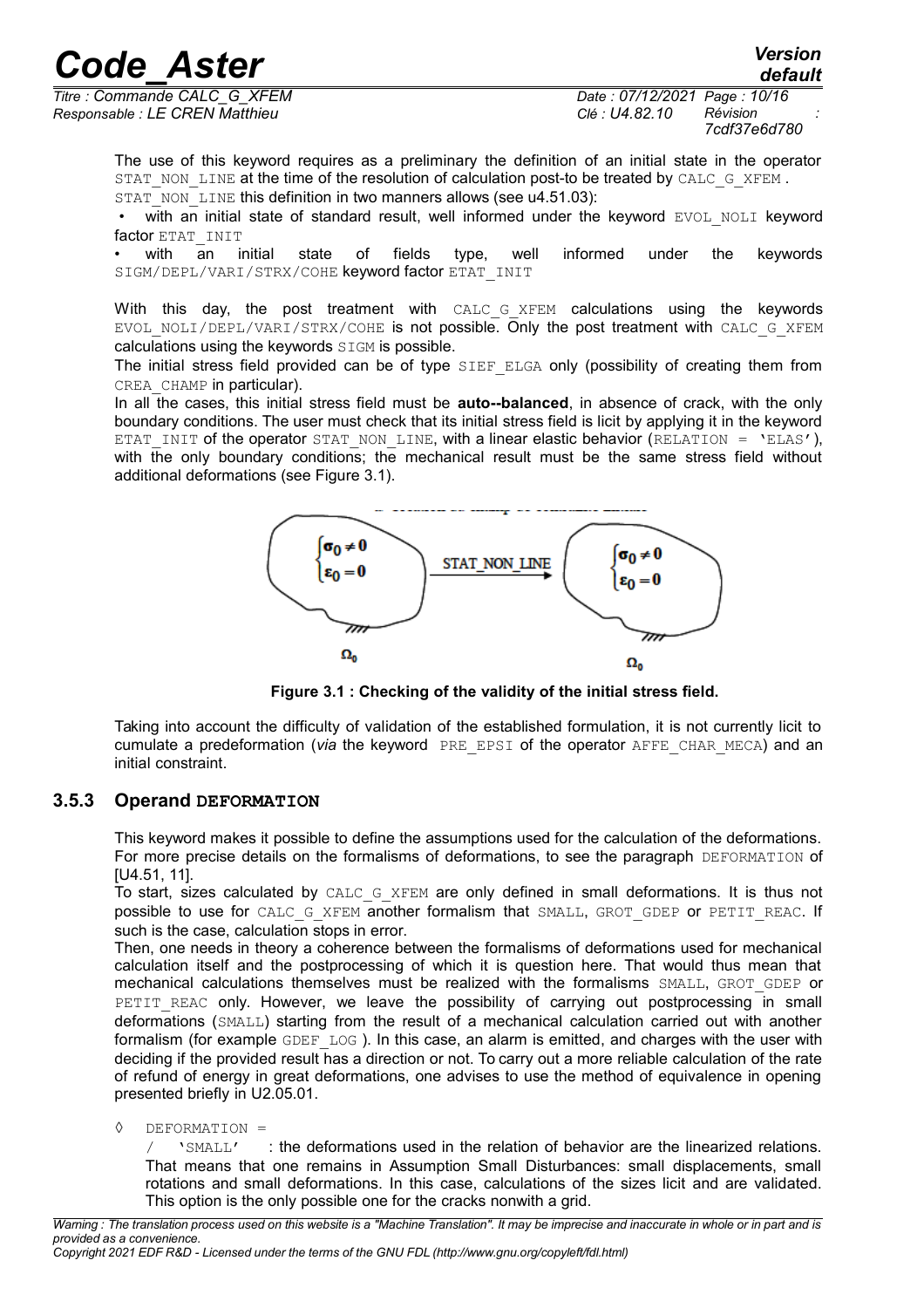*Titre : Commande CALC\_G\_XFEM Date : 07/12/2021 Page : 11/16 Responsable : LE CREN Matthieu Clé : U4.82.10 Révision :*

*7cdf37e6d780*

'GROT GDEP' : Allows to treat great rotations and great displacements, but while remaining in small deformations

'PETIT\_REAC' : available only in incremental behavior, it is an approximation of the great deformations for which the increments of deformations are calculated in the current geometry (reactualized). It is valid only for small increments and weak rotations [U4.51.11].

### **3.5.4 Operands ALL/GROUP\_MA**

 $\Diamond$  / ALL = 'YES' / GROUP  $MA = 1$ grma ,

Specify the meshs or the nodes on which the relation of behavior is used.

### **3.5.5 Relation of behavior available for each option**

|                 |                                      | 'CALC G'    | 'CALC K G' |
|-----------------|--------------------------------------|-------------|------------|
| <b>BEHAVIOR</b> | <b>'ELAS'</b>                        | 'SMALL'     | 'SMALL'    |
|                 |                                      | 'GROT GDEP' |            |
|                 | 'ELAS VMIS LINE'<br>'ELAS VMIS TRAC' | 'SMALL'     | not disp.  |
|                 | <b>'ELAS VMIS PUIS'</b>              | 'GROT GDEP' |            |

**Table 3.6.4-a: Availability, by option, of the relations of behavior.**

### **3.6 Operand OPTION**

 $OPTION = / 'CALC G'$ /  $'$   $'$ CALC K G',

### **3.6.1 OPTION = 'CALC\_G' [R7.02.01] and [R7.02.03]**

It allows the calculation of the rate of refund of energy *G* by the method theta in 2D or local 3D for a linear thermoelastic problem or not linear.

In 2D, for modeling AXIS, it is necessary to divide the result got by the ray into bottom of crack, cf [§4.2.](#page-14-0)

### **3.6.2 OPTION = 'CALC\_K\_G' [R7.02.05]**

This option calculates **in 2D and 3D** the rate of refund *G* and coefficients of intensity of constraints  $K_{1}$  ,  $K_{2}$  and  $K_{3}$  in linear thermoelasticity planes by the method of the singular fields (use of the bilinear form of  $G$ ,  $[R7.02.05]$ ).

**Note:**

- *For this option, only the linear elastic designs without initial or elastic state linear with initial constraint are available.*
- *For this option in 2D, if* INFORMATION *is worth 2, one generates calculation and the impression (in the file MESSAGE ) angle of propagation of the crack. This angle, calculated according to 3 criteria ( K1 or G maximum, K2 minimal) according to the formulas of AMESTOY, BUI and DANG-VAN [R7.02.05 §2.5], is given with a margin of 10 degrees.*

### **3.7 Keyword SMOOTHING**

<span id="page-10-0"></span>The scope of application of this keyword is limited to the case local 3D.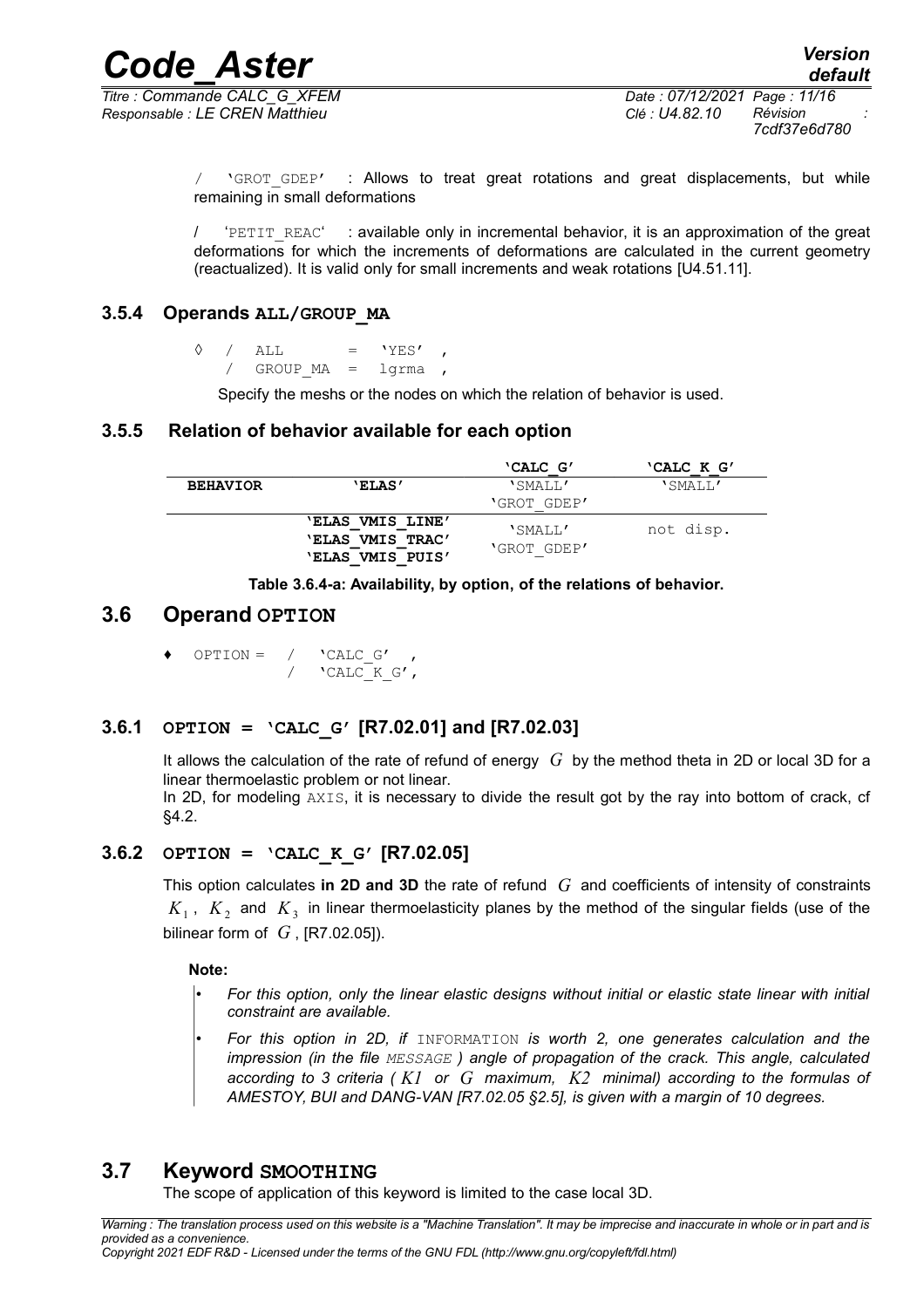*Titre : Commande CALC\_G\_XFEM Date : 07/12/2021 Page : 12/16 Responsable : LE CREN Matthieu Clé : U4.82.10 Révision :*

*7cdf37e6d780*

### **3.7.1 Operand LISSAGE\_THETA**

◊ LISSAGE\_THETA = / 'LEGENDRE' [DEFECT] / 'LAGRANGE'

The trace of the field theta on the bottom of crack can be discretized either according to the base of *N* first polynomials of Legendre ('LEGENDRE'), that is to say according to the functions of form associated with the discretization with the bottom with crack ('LAGRANGE') [R7.02.01].

LISSAGE THETA = ' LEGENDRE' :  $\theta(s)$  is discretized on a basis of polynomials of Legendre  $\gamma_j(s)$  of degree *j* (  $0 < j < Deg_{max}$  ) where  $Deg_{max}$  is the maximum degree given under the keyword DEGREE (between 0 and 7).

LISSAGE THETA = ' LAGRANGE' :  $\theta(s)$  is discretized on the functions of form of the node *k* bottom of crack:  $\,\varphi_k^{}(s)$  .

### **3.7.2 Operand LISSAGE\_G**

| LISSAGE G = | / 'LEGENDRE'       | [DEFECT] |
|-------------|--------------------|----------|
|             | / 'LAGRANGE'       |          |
|             | / 'LAGRANGE NO NO' |          |

 $G(s)$  can be discretized either according to the polynomials of Legendre ('LEGENDRE'), that is to say according to the functions of form of the nodes of the bottom of crack ('LAGRANGE'). Method 'LAGRANGE NO NO' is resulting from the method LAGRANGE-LAGRANGE but it is simplified [R7.02.01].

If the smoothing of theta by polynomials of Legendre were retained with the preceding keyword, then the smoothing of *G* must also be of Legendre type.

Options available in *Aster* are summarized in the following table:

|      |                        |                                                                             | Theta                         |
|------|------------------------|-----------------------------------------------------------------------------|-------------------------------|
|      |                        | <b>Polynomials of LEGENDRE</b>                                              | <b>Functions of form</b>      |
| G(s) |                        | Polynomials LISSAGE THETA= 'LEGENDRE'<br>of LEGENDRE LISSAGE G = 'LEGENDRE' |                               |
|      | <b>Functions</b><br>01 |                                                                             | LISSAGE THETA = $'$ LAGRANGE' |

**form**

LISSAGE\_THETA = 'LAGRANGE' LISSAGE\_G = 'LAGRANGE' or 'LAGRANGE\_NO\_NO'

### **3.7.3 Operand DEGREE**

 $\Diamond$  DEGREE = N

*n* is the maximum degree of the polynomials of Legendre used for the decomposition of the field  $\theta$ in bottom of crack  $[§3.12]$  (when LISSAGE THETA = ' LEGENDRE').

By default *n* is assigned to 5. The value of *n* must be ranging between 0 and 7.

If the discretizations are retained LISSAGE THETA =  $'$  LAGRANGE' and LISSAGE G = 'LEGENDRE', one must have  $n < NNO$ , where  $NNO$  is the number of nodes in bottom of crack [R7.02.01 §2.3].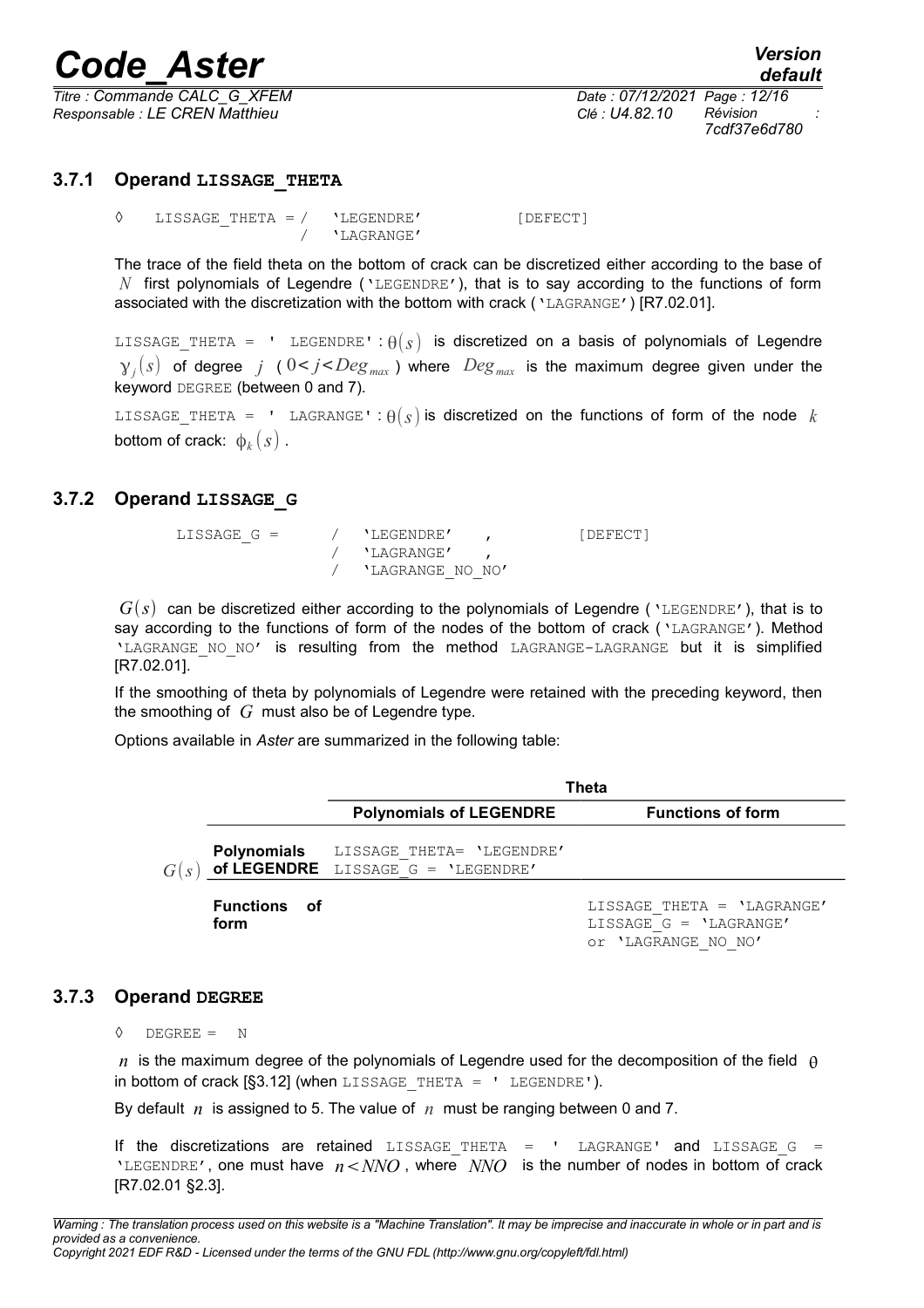*Code\_Aster Version default*

*Titre : Commande CALC\_G\_XFEM Date : 07/12/2021 Page : 13/16 Responsable : LE CREN Matthieu Clé : U4.82.10 Révision :*

*7cdf37e6d780*

### **The Councils on smoothing:**

- *it is difficult to give a preference to one or the other method of smoothing. In theory both give equivalent digital results. Nevertheless the smoothing of the type 'LAGRANGE' is little more expensive in time CPU than the smoothing of the type 'LEGENDRE' ;*
- *the smoothing of the type 'LEGENDRE' is sensitive to the maximum degree of the selected polynomials. The maximum degree must be defined according to the number of nodes in bottom of crack NO . If n is too large in comparison with NNO the results are poor [U2.05.01 §2.4];*
- *oscillations can appear with the smoothing of the type 'LAGRANGE', in particular if the grid comprises quadratic elements or if the crack is not with a grid. If the grid is radiant in bottom of crack (crack with a grid), it is then recommended to define crowns R INF and R\_SUP coinciding with the borders of the elements. A smoothing of the type 'LAGRANGE\_NO\_NO' allows to limit these oscillations;*
- *for the cracks with a grid and nonwith a grid, when a smoothing of the type is used 'LAGRANGE' it is recommended to use the operand NB\_POINT\_FOND to guarantee an equal distribution of the points of calculations in bottom of crack. The choice of a report of about 5 between the total number of points in bottom of crack (to be sought in the information printed in the file message by the order DEFI\_FISS\_XFEM) and the number of points of calculation seems suitable to limit the oscillations;*
- *the use of at least two types of smoothing with several crowns of integration and the comparison of the results are essential in order to check the validity of the model.*

### **3.8 Operand CHAM\_THETA**

◊ CHAM\_THETA = /CO ('cham\_theta') [evol\_noli]

Concept of the type  $evol$  noli who contains the field theta calculated in the operator (see the reference material to know how is calculated of field). This concept contains one cham no (fields with the nodes) in 2D and several in 3D (according to the options used for smoothing). In the case 3D, there is one cham no by moment in Lstructure of data results of the type has  $evol$  noli. This time **does not have physical direction**, it only makes it possible "to arrange" the different ones cham no in the structure of data evol noli.

### **3.9 Operand TITLE**

◊ TITLE = title [U4.03.01].

### **3.10 Operand INFORMATION**

 $\Diamond$  INFORMATION =  $/1$ ,  $[DEFECT]$ /2,

Level of messages in the file 'MESSAGE'.

### **3.11 Produced table**

The order CALC\_G\_XFEM generate a concept of the type table.

This table is defined as follows for the options CALC  $G$  and CALC  $K$   $G$ :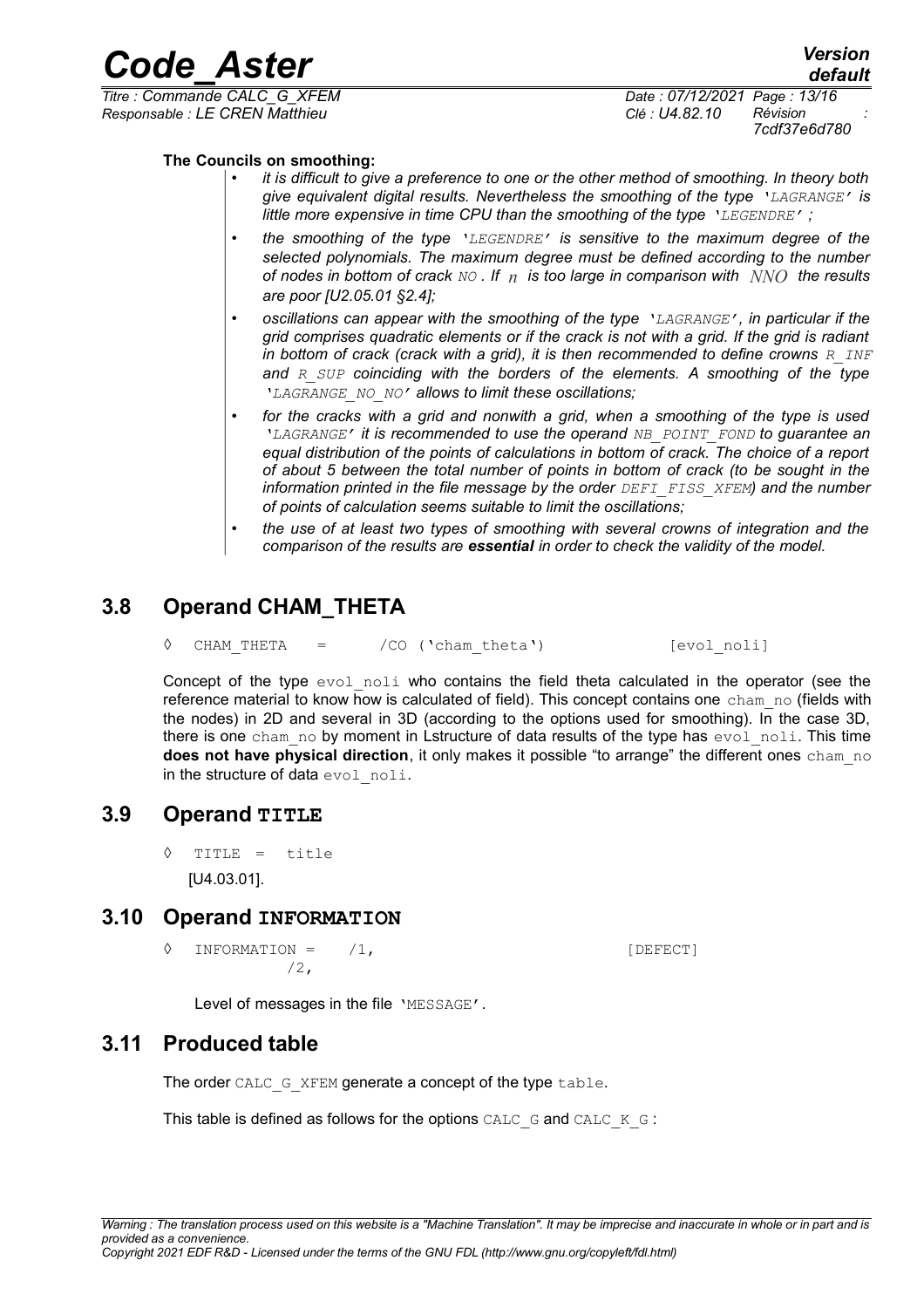*default*

*Titre : Commande CALC\_G\_XFEM Date : 07/12/2021 Page : 14/16 Responsable : LE CREN Matthieu Clé : U4.82.10 Révision :*

*7cdf37e6d780*

| In all the cases | Depends on calculation<br>carried out | In 2D and local 3D only |  |        | In local 3D |                   |        |           |
|------------------|---------------------------------------|-------------------------|--|--------|-------------|-------------------|--------|-----------|
|                  | NUME CAS                              | NOM CAS                 |  |        |             |                   |        |           |
| NUME FOND        |                                       | NUME MODE               |  | COOR X | COOR Y      | COOR <sub>Z</sub> | NUM PT | ABSC CURV |
|                  | NUME ORDR                             | INST                    |  |        |             |                   |        |           |

**Table 3.11-1: Table obtained with CALC\_G (1)**

| cases<br>In all |                        | ٠٨I<br>-<br>- - | ı local 3D<br>ΩΛ<br>_ _ |               |
|-----------------|------------------------|-----------------|-------------------------|---------------|
|                 | $\tau \tau$<br>$+$ $-$ | T/T<br>ΩZ.      | 'ת דגז כד               | ---<br>$\sim$ |

**Table 3.11-2: Table obtained with CALC\_G (2)**

 $G_{IRWIN}$ , is the rate of refund of energy obtained starting from the factors of intensity of the constraints  $K_{1\text{ }}$  and  $\text{ }K_{2\text{ }}$  (and  $\text{ }K_{3}$  ) with the following formulas:

 $G_{IRWIN}=\frac{1}{E}$  $\frac{1}{E}$  $(K_I^2 + K_{II}^2)$  in plane constraints  $G_{IRWIN} = \frac{(1 - v^2)}{E}$  $\frac{1}{E}(K_I^2 + K_{II}^2)$  in deformations plane and axisymmetric  $G_{IRWIN} = \frac{(1 - v^2)}{E}$  $\frac{(x^2 - y^2)}{E} (K_I^2 + K_{II}^2) + \frac{K_{III}^2}{2 \mu}$  $2\,\mu$ in 3D

with  $E$  Young modulus and  $\sqrt{ }$  Poisson's ratio and  $\mu =\frac{E}{2(1+\mu )^{2}}$  $2(1+\nu)$ . The comparison enters *G* and

*GIRWIN* allows to make sure of the coherence of the results: a too important variation must result in checking the parameters of calculation (refinement of the grid, choice of the crowns for theta, smoothing in 3D…).

The order IMPR TABLE [U4.91.03] allows to print the results with the desired format.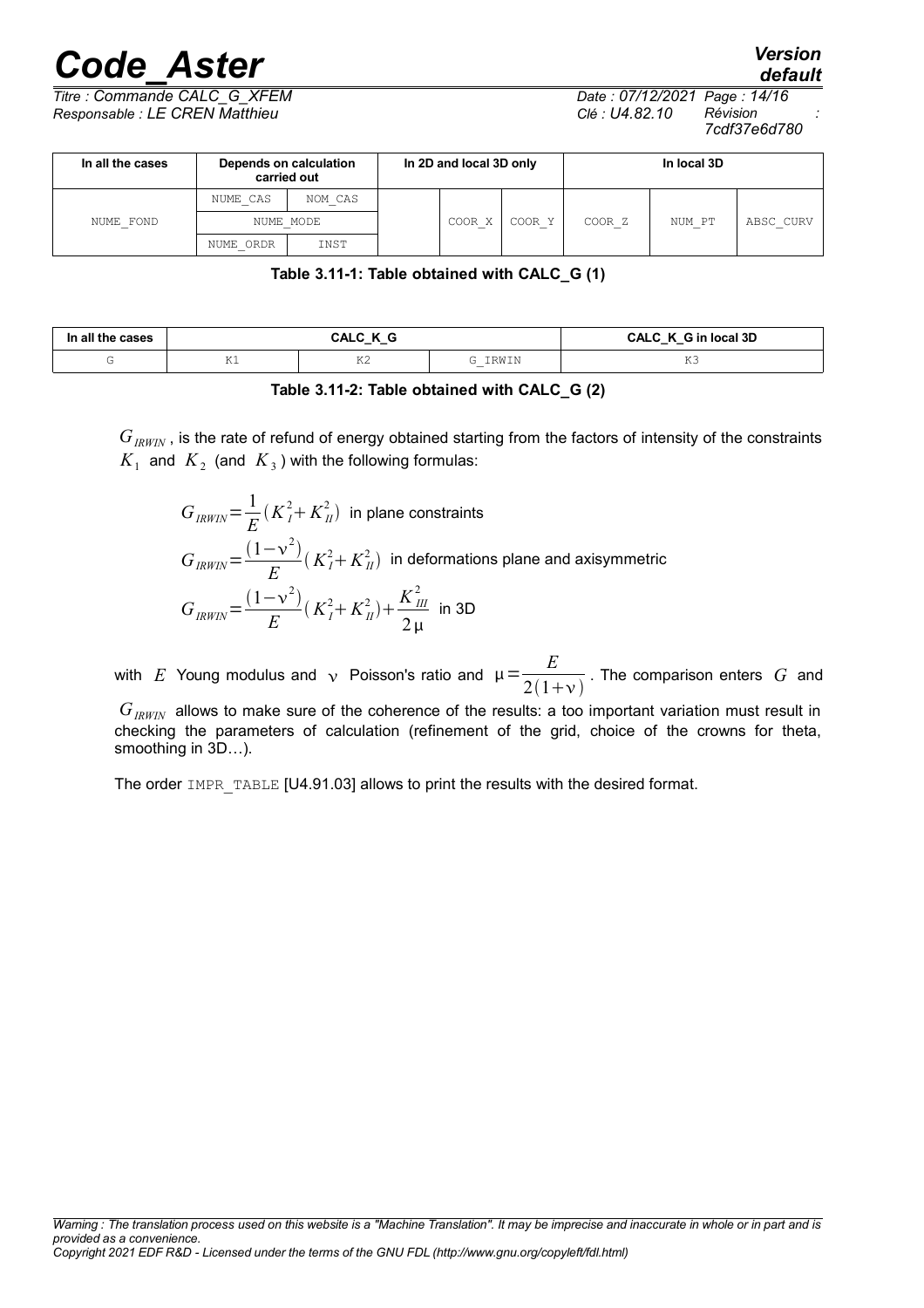*Titre : Commande CALC\_G\_XFEM Date : 07/12/2021 Page : 15/16 Responsable : LE CREN Matthieu Clé : U4.82.10 Révision :*

*7cdf37e6d780*

# **4 Standardisation of the rate of refund G**

### **4.1 2D plane constraints and plane deformations**

In dimension 2 (plane constraints and plane deformations), the bottom of crack is tiny room to a point and the value  $G(\theta)$  exit of the order CALC G XFEM is independent of the choice of the field  $\theta$ :

 $G = G(\theta)$   $\forall \theta \in \Theta$ 

### **4.2 Axisymetry**

<span id="page-14-0"></span>Into axisymmetric it is necessary to standardize the value  $G(\theta)$  obtained with *Aster* for the option CALC\_G :

$$
G\!=\!\frac{1}{R}\,G\left(\theta\right)
$$

where  $R$  is the distance from the bottom of crack to the axis of symmetry  $[RT.02.01 \S2.4.4]$ .

For the option CALC  $K$  G, values of  $G$  and of  $K$  provided in table result are directly the local values, it thus should not be standardized.

## **4.3 Symmetry of the model**

If one models only half of the solid compared to the crack:

- that is to say to specify the keyword  $\text{SYME} = \text{YES'}$  in the orders concerned;
- that is to say not to forget to multiply by 2, values of the rate of refund of energy  $G$  or  $G(s)$ and by 4 those of  $G_{Irwin}$ . Moreover values of the factors of intensity of the constraints corresponding to the mode of symmetry must also be multiplied by 2.